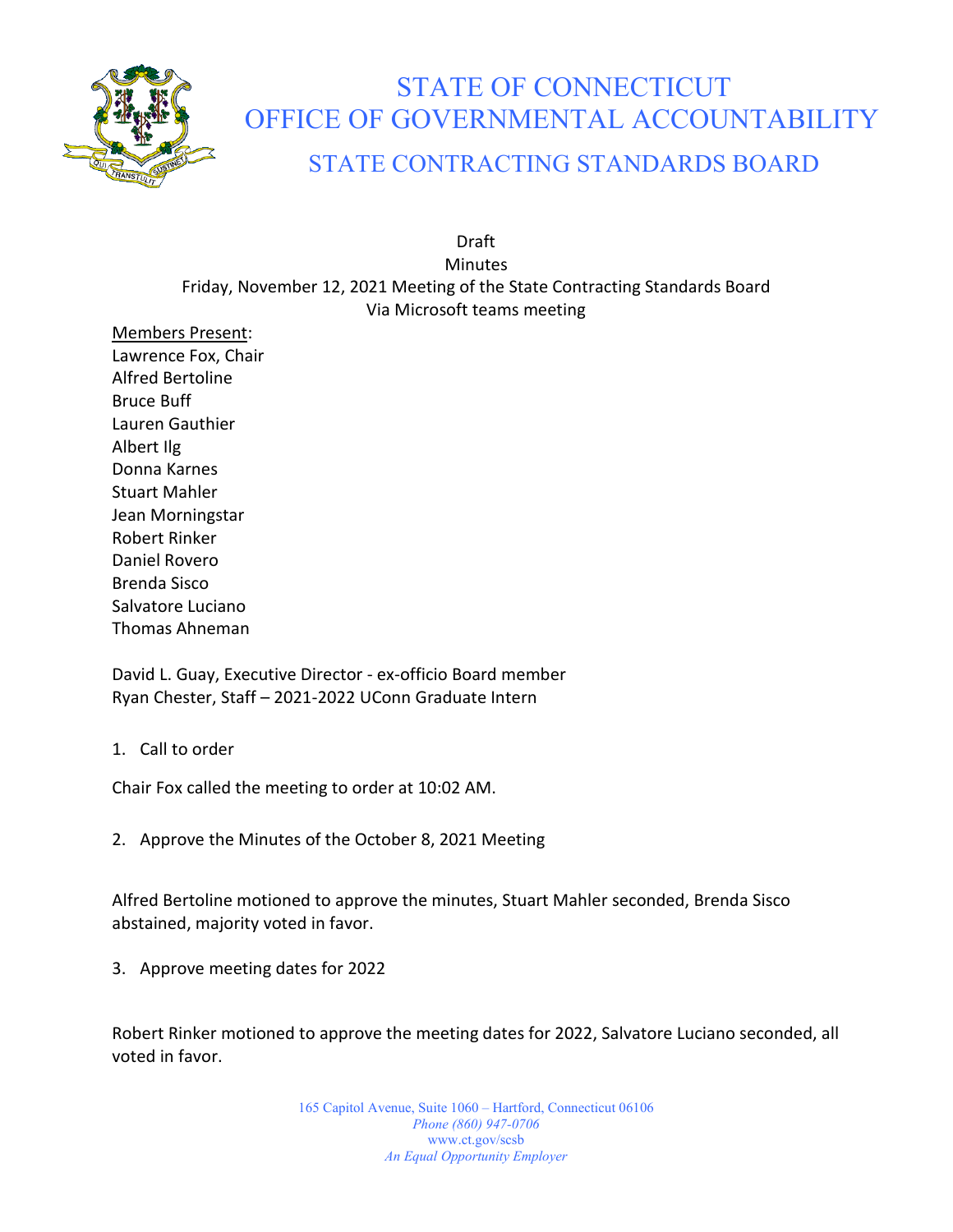4. Expression of thanks to Paul Felix, DAS Fiscal Administrative/Supervisor upon his retirement

David thanked Paul Felix for his dedication and support of the Board.

Brenda Sisco commented on Paul's amazing support and work.

5. Sec. 4e-36 Contested Solicitations and Awards Subcommittee Report

Robert Rinker reported on the 3 contests the subcommittee reviewed. The issues raised were looking for input and direction from the Board. The TRB and CPA both have small staff and do not have the procurement expertise which larger agencies have. What happens is that they rely on their subject matter experts for contracting. With the TRB, the weights related to the criteria occurred after the RFP was issued. This is contrary to the OPM procurement standards which states the weights should be created before the issuance. The AG argued that OPM procurement standards are but guidelines and suggestions; they do not have the force of law. Under the OPM procurement guidelines, the procurement file is not released until there is a contract in place. Contestants are left guessing what the status of this procurement is. Anthem filed a companion case in court which was dismissed. The AG's office took the position in court that a contract can be retroactive. We believe it is bad public policy to have retroactive contracts. Small agencies lack a hired procurement officer which gives the agency nowhere to go for help or guidance. We need to think about whether these OPM procurement standards should be made into regulations by the Board. What is a reasonable negotiating period between when a bidder is chosen to contract with selected and when the contract is signed executed? How do you go back if you cannot come to an agreement with the selected bidder?

Bruce Buff stated that the common issue is poor procurement practices. This Board made several recommendations years ago. The state needs a centralized procurement organization that oversees procurement state-wide. We need to have a lessons-learned meeting with DAS and OPM. Without any professional procurement support, that would be a good next step for the agencies.

Stuart Mahler stated if there was no contract, it's possible that the state could not come to an agreement with UnitedHealthcare. They might have to go back to Anthem to negotiate which would not be ideal. Stuart Mahler complemented Robert Rinker for his handling of the complicated process.

Salvatore Luciano commented that he agrees with Robert Rinker's recommendation that weights should be approved and disclosed before RFP issuance.

Chair Fox stated that we must sit down with OPM and DAS to discuss the inability of smaller agencies to carry out proper procurement processes that the public can have confidence in. We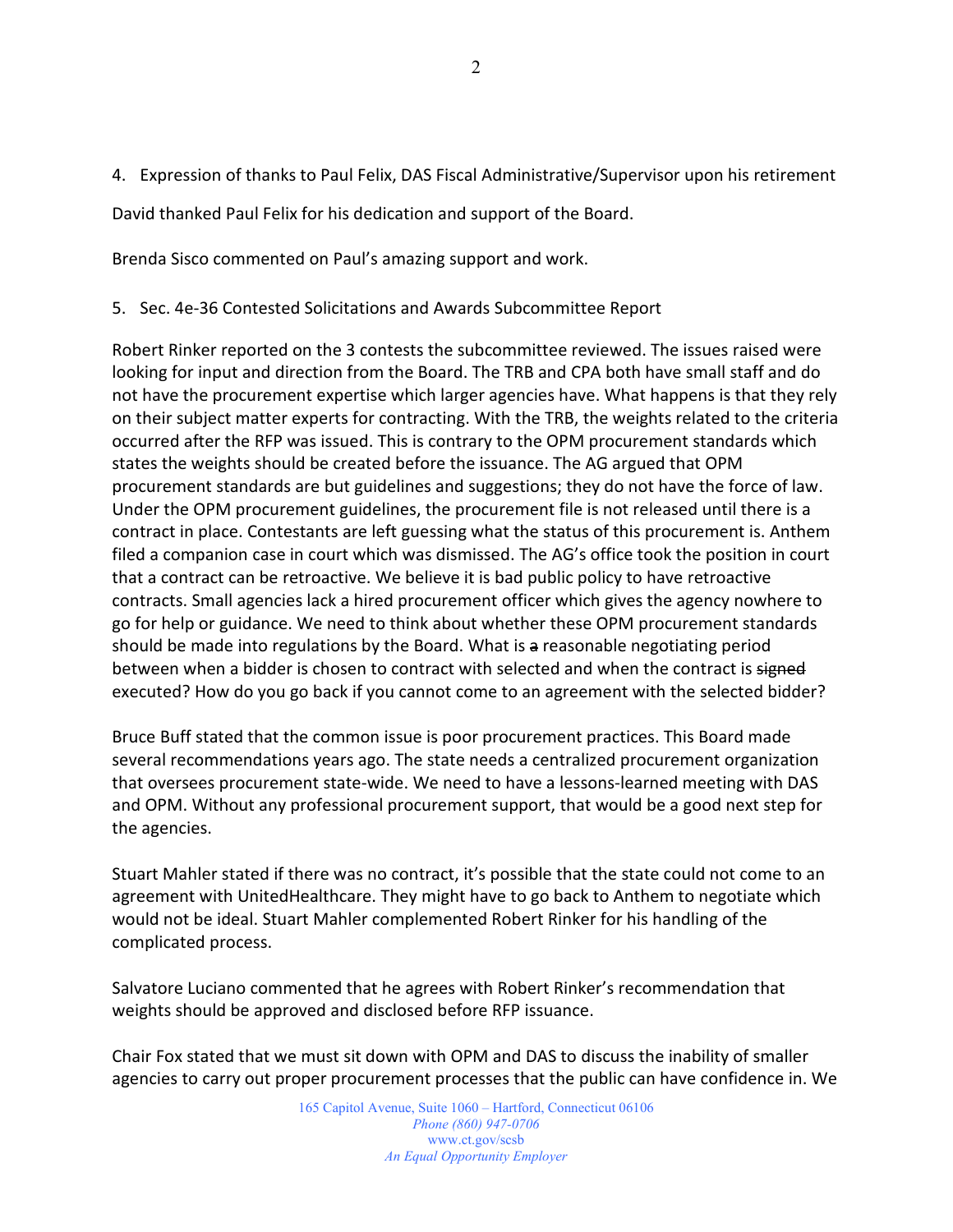do not have the infrastructure for this at the moment. This is a serious issue that must be addressed.

Salvatore Luciano stated that disclosing the weights is important.

Chair Fox stated that the Board and the public thanks the subcommittee for their service in getting these responses done within the restricted timelines.

- 6. Privatization Contract Committee Report & Referral from the Board to the Committee
	- a. Referral of petition by SEIU District 1199 New England concerning the Department of Mental Health and Addiction Services plans to close the Hilltop Residential Program at 556 Blue Hills Avenue in Hartford replacing it with privatized services.

Chair Fox recused himself from discussion and decisions related to the referral of petition by SEIU District 1199 New England to avoid any conflict of interest or even the appearance of a conflict of interest. Chair Fox designated Robert Rinker to Chair the committee on this issue alone.

Al Bertoline motioned to refer the petition to the Privatization Committee for review, Lauren Gauthier seconded, all voted in favor.

Chair Fox stated that we are going to meet with the DOT commissioner to discuss the Bridge Inspectors issue.

- 7. Work Group Reports
	- a. Audit Work Group

Thomas Ahneman reported that we are furthering our FY2020 audits. It was reported that there was an issue with including MOUs and MOAs in the audit. Last year we asked about these agreements and there was no pushback. Although, this year OPM said that requiring agencies to report on these agreements is a burden on agencies and that the Board lacks jurisdiction over these agreements. The jurisdiction is in fact vague. If we continue down this path, OPM will solicit a formal opinion from the AG's office. The work group believes that we should continue and include MOUs and MOAs in the audit. We need to understand these agreements. We would like to hear from the Attorney General who has jurisdiction to track these agreements.

Chair Fox stated that MOUs and MOAs have always been a part of our audit instrument. This will be a separate issue from completing a formal study of these agreements under the Data Analysis Work Group.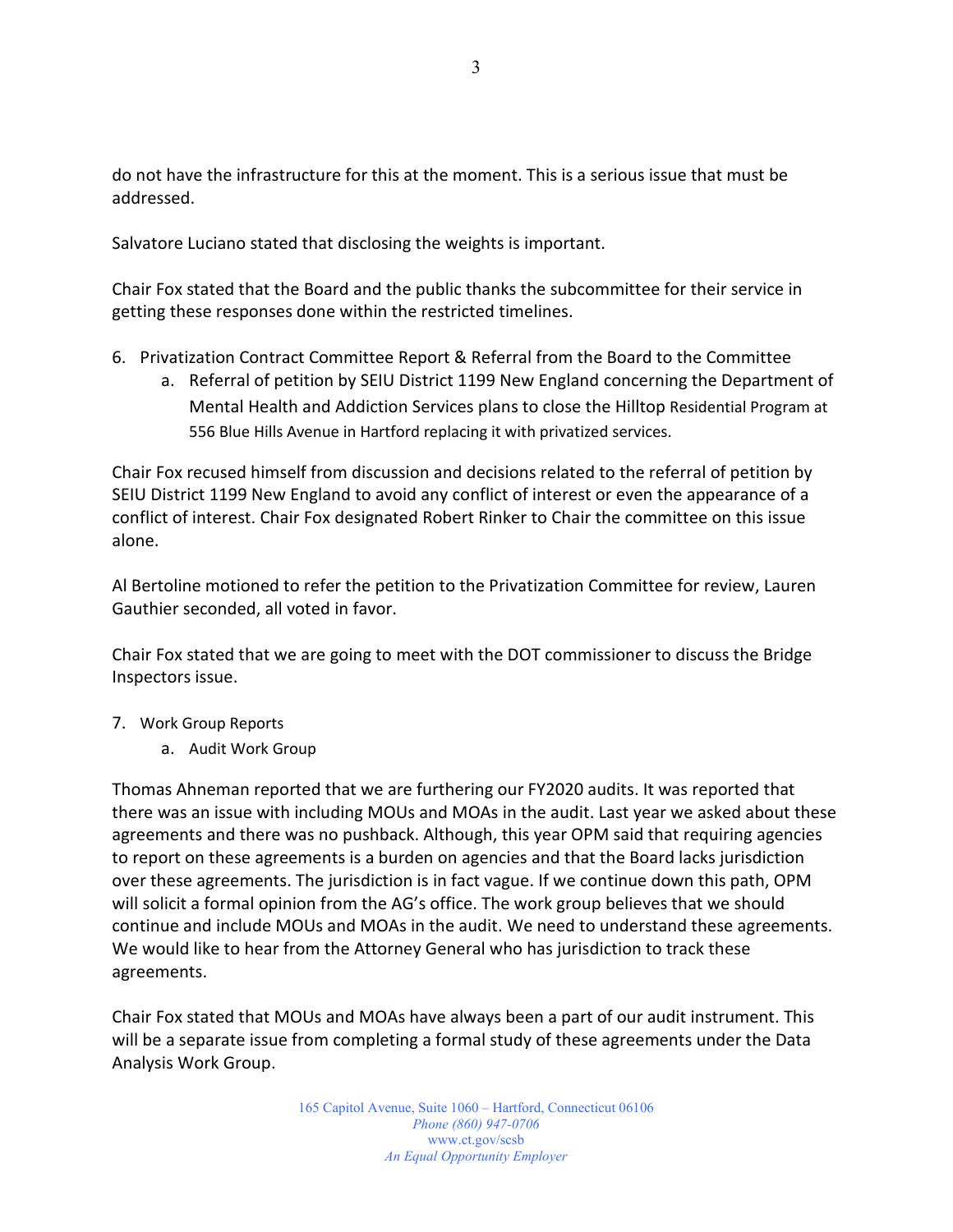Salvatore Luciano commented that MOUs and MOAs are contracts and there are vague definitions of these agreements.

Robert Rinker stated when we did the State Department of Education's procurement manual, we approved definitions of MOUs and MOAs. The reason we did was because of PITA's controversy over using master contracts and MOAs. These agreements are apparently used interchangeably and that is inappropriate.

Bruce Buff commented on the State Department of Education's use of MOUs and MOAs.

b. Data Analysis Work Group

Alfred Bertoline reported that the MOU and MOA study has been suspended primarily because of the pushback from agencies and OPM.

Chair Fox reported that he had a conversation with OPM Secretary Melissa McCaw. With respect to MOUs and MOAs, OPM was getting pushback from agencies. MOUs and MOAs might not have to do with procurement. Some agreements are between agencies that only outline how they will work together. The approach we have taken, requesting all MOUs and MOAs, is blunt and should be reformed to be narrower in focus.

Salvatore Luciano stated that we may need to reframe our request to only ask for procurement related agreements.

Chair Fox stated that he agrees we need to reframe and narrow our request to only specific procurement agreements.

Brenda Sisco commented that we might want to wait for the AG formal opinion to think about reframing the request.

Chair Fox stated that we have informally asked the AG's office for guidance and definitions on MOUs and MOAs. I want to reframe our request to make sure these agreements cannot be used to subvert a formal procurement procedure.

Salvatore Luciano commented that there have been issues with using these agreements for avoiding formal procurement procedures.

Robert Rinker stated that he is not in favor of forcing the AG to write a formal opinion. He is concerned about the issue Salvatore Luciano raised.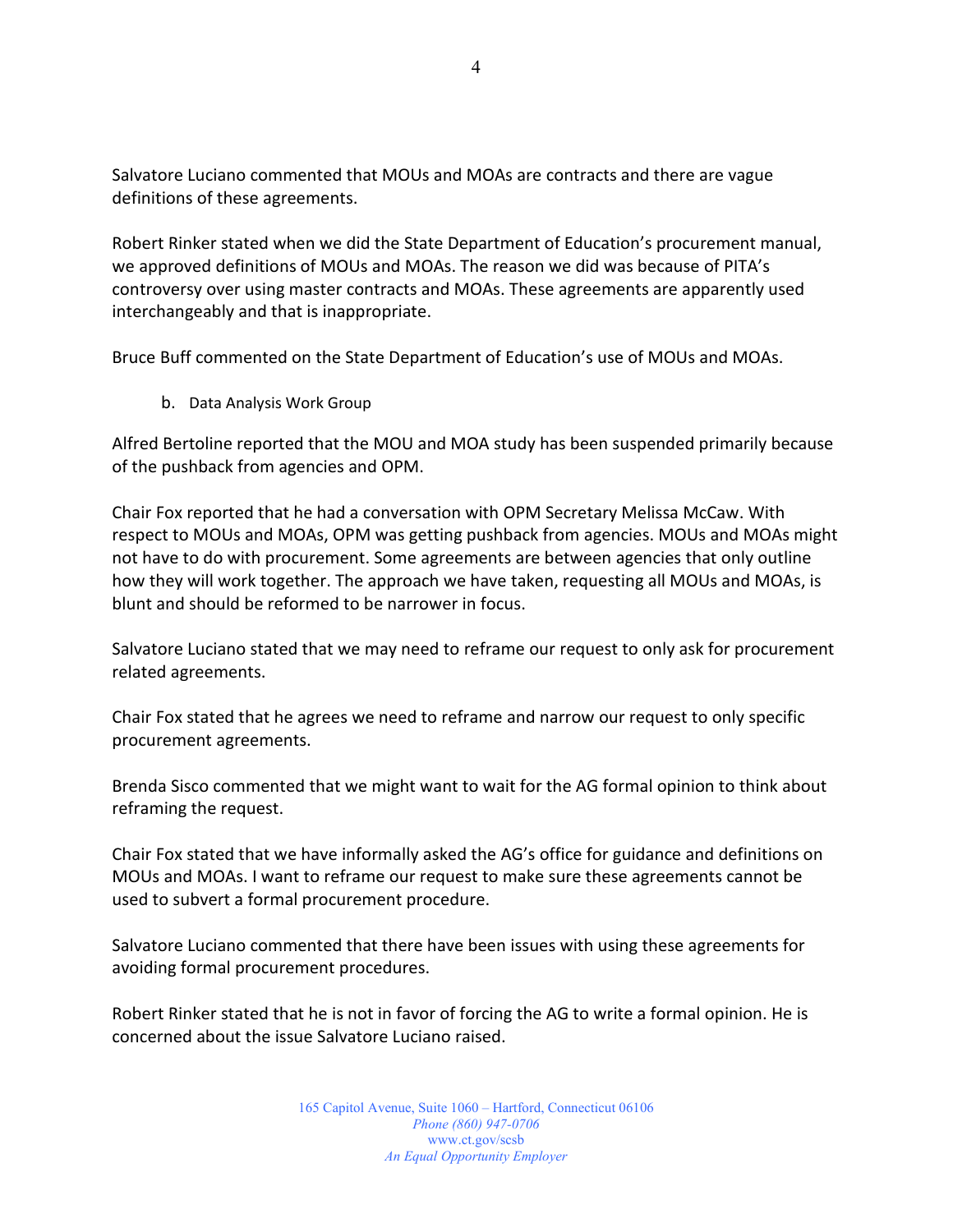Lauren Gauthier commented about the agreement between OPM, DAS, and the CPA about procurement that the CPA is doing. It is important that we be proactive to identify these issues, create recommendations, and go to the legislature with that recommendation.

Jean Morningstar stated that the Board should not walk away from this issue because of pushback.

Bruce Buff stated that we should focus on where the money being exchanged in these agreements goes and the end use of these funds.

Alfred Bertoline stated that in hindsight we took a broad approach to this issue because this data does not exist; no one has ever asked for this data before. We can reframe this request and learn as we go, but we must continue with this issue. There is a ton of money flowing through these agreements which must be monitored and follow proper procedure.

Salvatore Luciano stated that he agrees with Alfred Bertoline.

Albert Ilg stated this is a good opportunity to educate the public on how the State is run and how these transactions are done.

Chair Fox says we will schedule a meeting with OPM and DAS to discuss this issue.

8. Update from Connecticut Port Authority Review

Lauren Gauthier reported that the work group met with David Kooris and John Henshaw. We reiterated our request under 4e-3(b) for the redacted information in requested documents. Mr. Kooris agreed but will consult their attorneys. We discussed the use of master contracts and which guidance they are using. We discussed what their procurement procedures are, and we subsequently sent a proper procedure manual for their review. There is an issue between balancing expertise of the CPA Board in the industry and avoiding conflicts of interests. We will send OPM guidance about conflict of interests and the proper way to communicate that to bidders and the public as well as the relative statutes. Because of staffing constraints of the CPA, the director of the CPA identified himself being the procurement officer. We are uncomfortable with overlapping duties and responsibilities for one person. There is debate whether the contract is a public-private partnership. We appreciate Mr. Kooris' and Mr. Henshaw's time and cooperation.

Bruce Buff stated the discussion is about the CPA's procurement policy. The SCSB is required by the legislature to review the CPA's procurement policies. The CPA's procurement policies are inadequate. The CPA Executive Director also serves as the procurement officer even though they should be able to hire a dedicated procurement officer. The CPA's procedures do not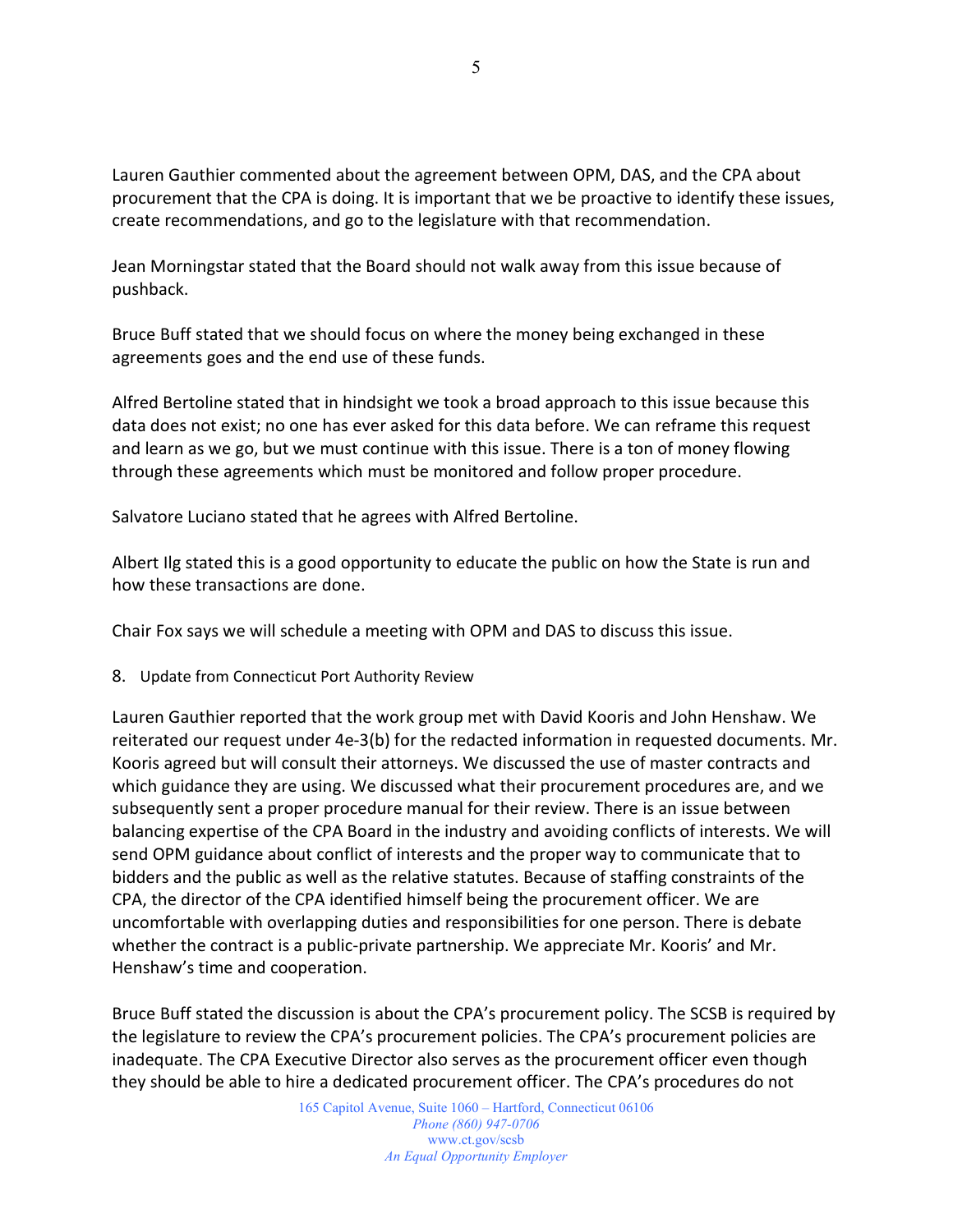outline a process and we recommend that CPA discuss with OPM to adopt a formal process for procurement.

Chair Fox stated that we need to have more conversations with OPM and DAS to understand what their relationship is with the CPA's procurement procedures. We hope to get a narrative and recommendation before the end of the year.

Albert Ilg asked about the success fee's perception, conflicts of interest, and the total cost of this endeavor. The CPA has lost the trust of the public.

Lauren Gauthier stated that we discussed the success fee and our thoughts about it. CPA's response was that a success fee is standard industry practice. They believe there would not have been cost savings by prohibiting a success fee because they would have ended up paying a higher rate. The RFP that started the contract included an amendment that there will be no success fee but was subsequently amended to allow success fees. There were 2 bidders, one did not include a success fee but the other did. The one who included the success fee ended up winning the contract who had an active board member who was privy to CPA discussions about the RFP.

Chair Fox stated that we requested the unredacted information. In the discussion with OPM Secretary Melissa McCaw, she sincerely apologized for the comments of an undersecretary at a CPA meeting. Those comments do not represent the opinion of OPM, the Governor, or the administration about the SCSB.

## 9. Update from Mystic Oral School Review

David Guay reported that he consulted the AG on all aspects of the review. We will only be looking at procurement and contracting. There are several items involved (Development agreement, RFP, lease, and the sale). We have no jurisdiction over the sale. The RFP was issued jointly with the Town of Groton and DECD. Clearly under the lease, Mr. Respler is a state contractor and is under our jurisdiction. Mr. Respler pled guilty to criminal activities in the State of NY which could disqualify him as a state contractor. I recommend that under C.G.S. Sec.4e-34, we begin that process. The next step is consultation with DAS. We need to appoint a 3 person panel and to schedule a hearing date.

Chair Fox will chair that panel and has asked Donna Karnes and Robert Rinker to serve on the panel with him.

David Guay stated that the hearing is to determine a recommendation to the Board whether Mr. Respler should be disqualified.